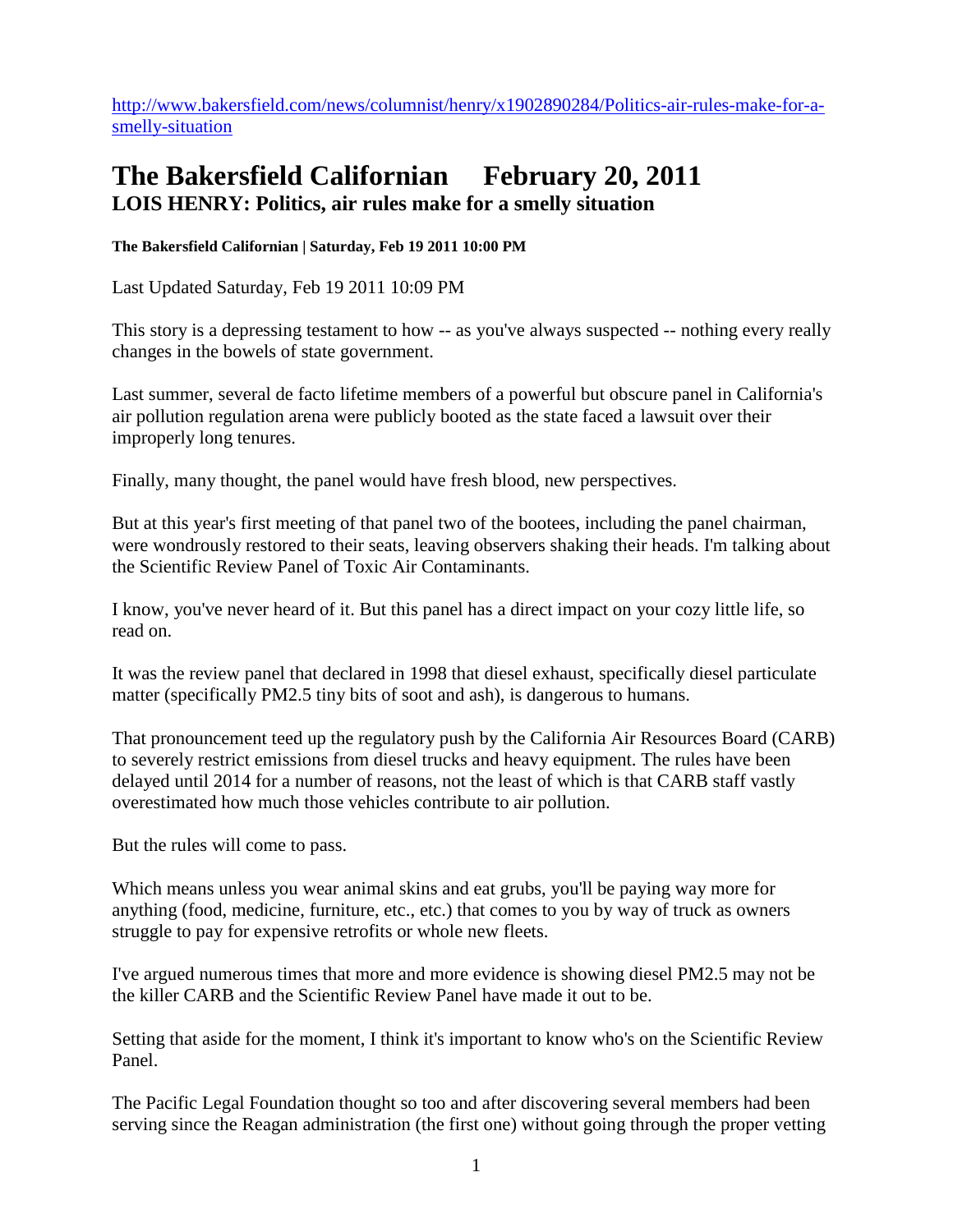and nomination process, they sued the state. Yes, the foundation is a conservative group funded in part by the trucking industry.

That doesn't negate their point that, by ignoring nomination procedures, the review panel and the public have been effectively denied the benefit of having new people with innovative ideas and fresh thinking participate.

The state took heed and last July five members, including chairman and UCLA professor John Froines, were summarily kicked off the Scientific Review Panel.

Froines' reinstatement is especially galling to many industry groups because he has been a longtime, outspoken activist on the supposed ills of diesel exhaust.

Froines, a left of left liberal whose activism goes back to the radicalism of the 1960s, also directs the Southern California Particle Center, dedicated to proving how diesel PM2.5 hurts people. I don't understand how that's not a huge conflict of interest.

See, the Scientific Review Panel also approves methodologies for government-funded studies. Froines' Particle Center conducts just those sorts of government-funded studies.

So, not only is he in a position to shut down any oppositional research, he can also churn out practically unlimited "science" to support his own theories that diesel = bad.

Which then revs up CARB's regulatory engine and results in higher costs for you and I in exchange for questionable, at best, health benefits. Clearly, it's become a closed system.

It has a direct impact on how we live and we, the people funding this system, have almost no recourse in how it operates.

Critics had thought Pacific Legal Foundation's lawsuit punched a hole in the system last summer. And, indeed, a new person had been appointed as chair of the Scientific Review Panel, but only briefly.

Assembly Speaker John Perez appointed UC Irvine professor Michael Kleinman to replace Froines on July 22 after receiving a list of eligible candidates from the University of California office of the President.

Kleinman, like Froines, was eminently qualified and was looking forward to serving on the panel. Then around Sept. 8, he told me, the Speaker's office called and asked him to step down.

He was told the UC president's office erroneously thought it could not resubmit Froines' name because of his previous tenure. When it was determined Froines' could be a candidate Kleinman was asked to resign. The Speaker got a new set of names from the UC, which included Froines, and the deal was done.

Kleinman characterized the entire episode as strange and "highly charged."

Neither the UC President's office nor the Speaker's office would cop to having been lobbied to